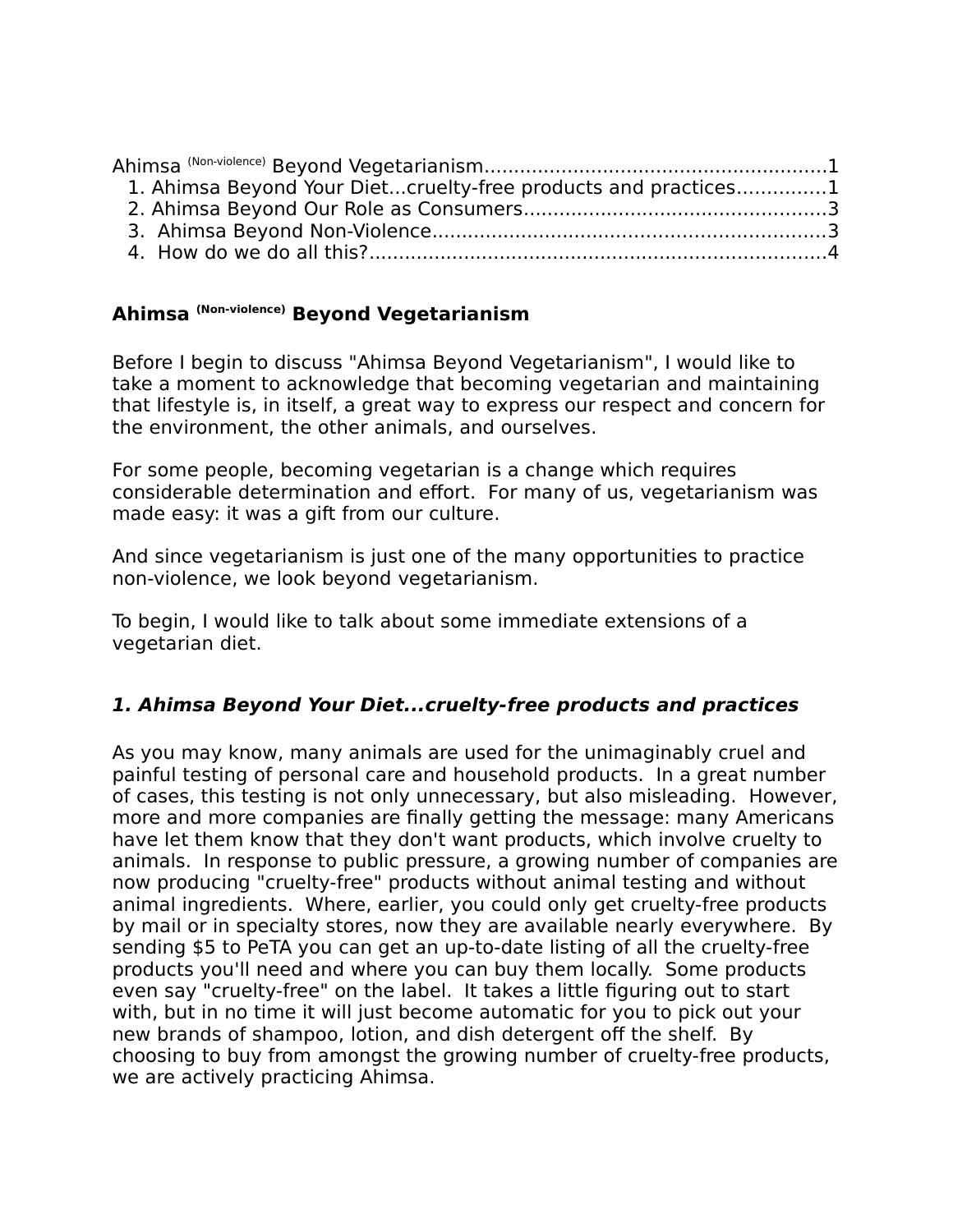Another direct extension of a vegetarian diet is a closer look at what we wear. By avoiding the use of unnecessary animal products such as silk, pearls, ivory and fur, and by seeking alternatives to leather and suede, we recognize that these products "cost" other creatures a high "price"...their lives!!! As we reduce our use of these products, we take our dollars away from the producers of "cruel" products, and use our cash to support those who provide the "cruelty-free" alternatives.

Entertainment is an area in which it is easy for us to express our support for Ahimsa. Circuses, zoos, rodeos, lion safaris and theme parks such as Marineland, and Sea World have repeatedly been found guilty of the cruel and inhumane treatment of animals. These acts are losing their former popularity as the public is becoming more sensitized to the price the animals pay...What could possibly be fun about watching a fellow creature imprisoned in a cage, torn away from its home, or beaten until it surrenders its will? Well, the people at Cirque du Soleil ("Seerk dyoo So-lay") didn't think cruelty was fun at all. This troupe is a world class circus with amazing acrobatics and other acts -- but no animals whatsoever. (Their name, "Seerk dyoo So-lay", by the way, means "Circus of the Sun", in French.) When will other circuses and zoos stop mistreating animals? When they find that they aren't making enough money at it. So when friends suggest an outing to Sea World or a local zoo, we can suggest a local amusement park or another attraction, instead. By thinking of other places to go, we can make sure that every one -- including the animals -- have a good time.

I've talked about animals whose bodies are used to make products, those used to test them and those made to perform...what about all the other creatures of the world? We can be kind to these animals by adopting a lifestyle which sustains the physical environment -- which is home to all the earth's creatures.

People are becoming more aware of the effect which their lifestyle has on the physical environment: the garbage we produce is sent to landfills which leak toxins into our water; the pesticides sprayed on fruits and vegetables cause birth defects in humans and other animals; the consumer goods we buy are using up the earth's raw materials such as metals, wood, minerals and fuel. The good news is that alternatives to these damaging practices are becoming increasingly available: we can choose organic fruits and vegetables which are grown without pesticides, we choose energy-efficient cars or public transport, and we can find more "environmentally friendly products". It is interesting by the way that, most of the time, environmentally friendly products are also cruelty-free.

But, reading labels, and looking into how various products are made can seem like a huge task. Perhaps the easiest way to reduce our impact on the physical environment is just to simplify our lives: use less products and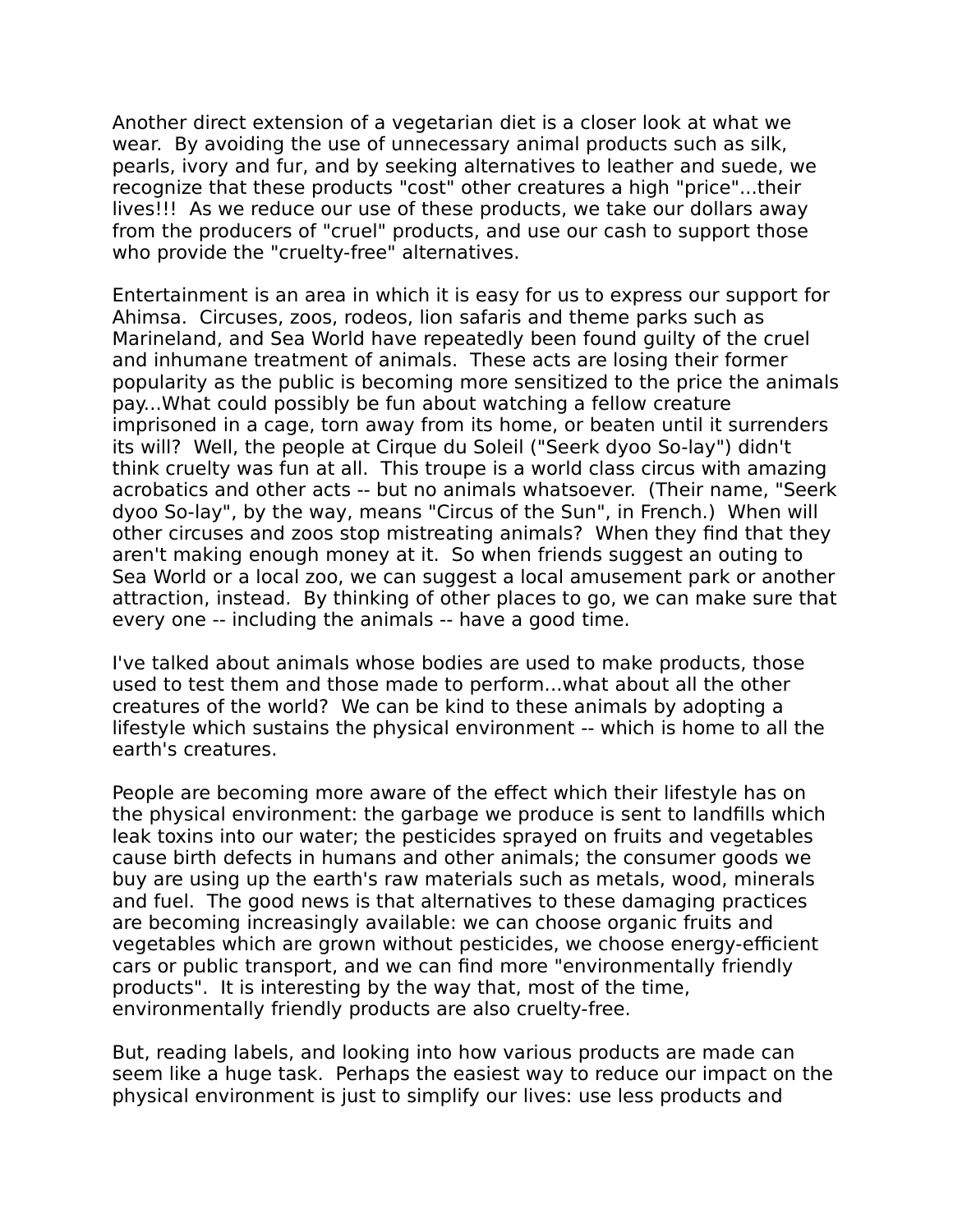conserve energy.

Sometimes it takes a little effort to make some of these changes in our lives: it means changing our old habits or gathering new information. But, have no doubt that before long you will find others asking you for that same information.

Often friends who aren't vegetarian want to know more about vegetarian nutrition and where to buy cruelty-free products. Or simply what to eat, or where to eat out. By getting the facts and learning about the alternatives, we can have this information on hand, to pass on to friends.

So far, I've talked about the choices we make in what we buy: choices in what we eat, what we wear, and what kind of entertainment we support. These are the choices we make as consumers; in other words, they are choices we make about how we spend our money. These are important choices since, as they say, "money talks". However, there are a lot of other choices we make everyday which also give us a chance to practice nonviolence.

I would like to talk, next, about some choices we make beyond our choices as consumers.

There are many choices we make in our personal lives which make an impact on the world around us.

#### <span id="page-2-0"></span>**2. Ahimsa Beyond Our Role as Consumers**

Each day we encounter the many creatures with whom we share the earth: birds, squirrels, insects, plants and other creatures not visible to the naked eye. Kindness to these creatures can be as simple as preventing any avoidable injury to them. Releasing an insect which has been trapped indoors, or taking care to avoid stepping on earthworms on a wet sidewalk takes only a few minutes for us and makes a world of difference to them. Caring for these creatures takes some patience, but it is a simple habit which we can develop, wherever possible.

Perhaps the most challenging creatures we deal with, however, are the other human beings in our lives. Being kind to other creatures usually involves changes in our lifestyles and habits. These take some thought and awareness, some creativity to think up alternatives, some commitment, and finally a decision; but, after a time, they become automatic. Vegetarianism, veganism, and cruelty-free products all become habitual.

Not so with kindness toward other people. The everyday struggle to not hurt others, to not get angry at others, to understand them, to understand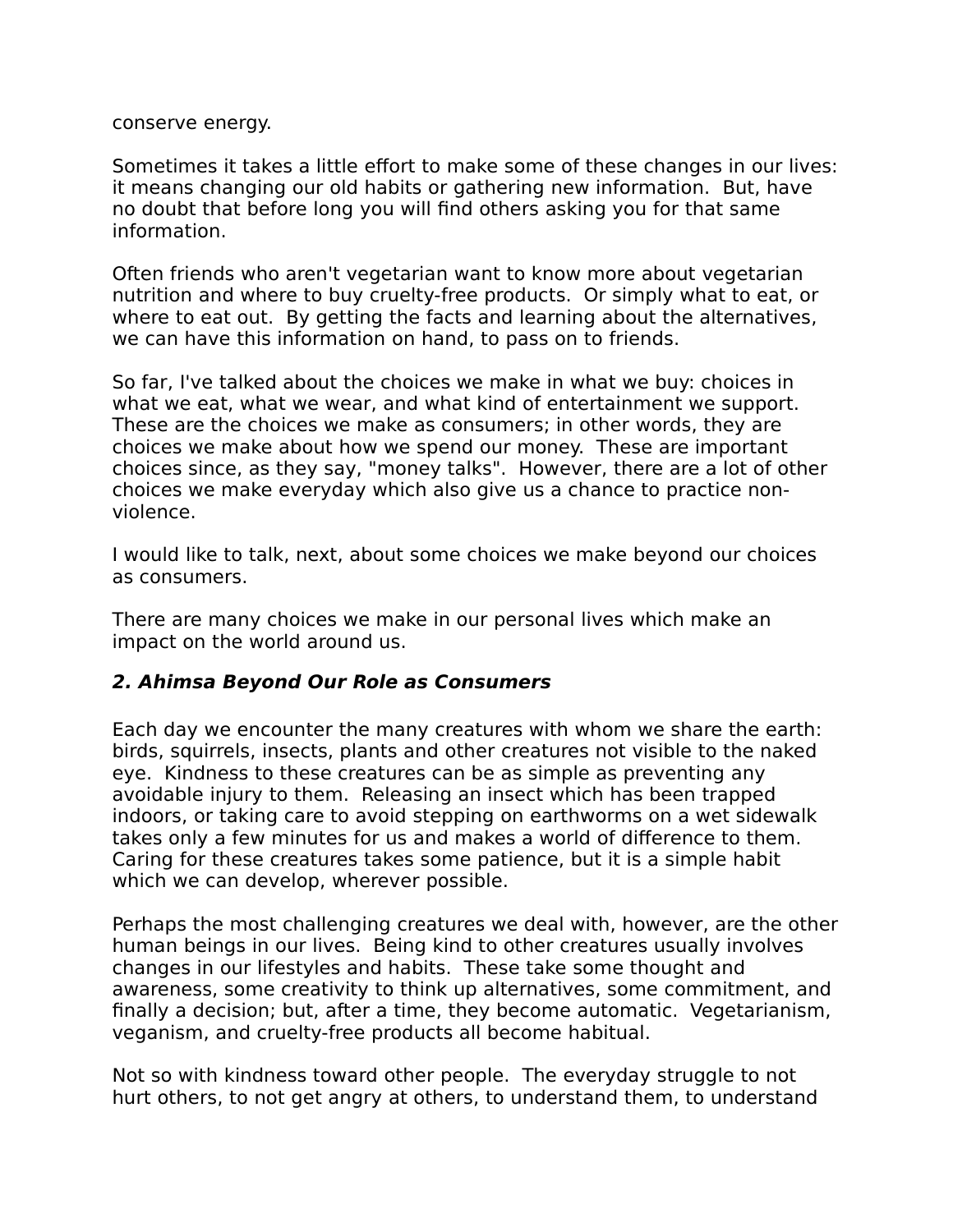their feelings, noting how we speak to others, how we behave with them...this requires a constant, untiring awareness of our motivations, and our insecurities: What makes us insult others? What makes us exclude an outsider from a "clique"? This subtler side of Ahimsa makes us look deeper within than we ever imagined.

So far, we have talked about Ahimsa as something which is defined in a negative way...not killing, not harming...this is just the beginning of Ahimsa, however. It has much greater and more positive aspects. If we are are against harm to others, what are we for? Ahimsa includes being for compassion, working for peace, for social justice, for education.

Of course, sometimes, these two aspects go together. As a student in a biology class, for example, I can request alternatives to dissection. (In recent years, teachers have been more supportive of students requesting such alternatives.) It is interesting to note how when I make such a request, I am speaking up for myself and the animals (preventing harm); but at the same time, I am educating the teacher, and helping the other students in the class who were uncomfortable with dissection (promoting understanding).

It helps to think of Ahimsa, not as a principle which requires sacrifice, but rather as a direction which offers us exciting opportunities to get involved.

Next, I would like to give some examples of such opportunities.

# <span id="page-3-1"></span>**3. Ahimsa Beyond Non-Violence**

Our lives as students and working people also present us with opportunities to practice Ahimsa. To begin, we can choose to avoid work which involves violence or injustice. Better yet, we can try to find work which actually helps others. Once on the job, we can make efforts to work on projects which promote compassion, peace, social justice. From the medical student or doctor who promotes alternatives to dissection, to the electrical engineer who designs devices to aid the blind...the lifestyle of Ahimsa presents us with exciting projects and possibilities.

# <span id="page-3-0"></span>**4. How do we do all this?**

Ahimsa presents us with challenges in every area of our lives. How should we approach these challenges so that we don't get overwhelmed or intimidated by them?

First, it helps to recognize that every person has their own comfort zone, and based on their personality and skills will choose the challenges which fit the unique person they are, and the situation they are currently in.